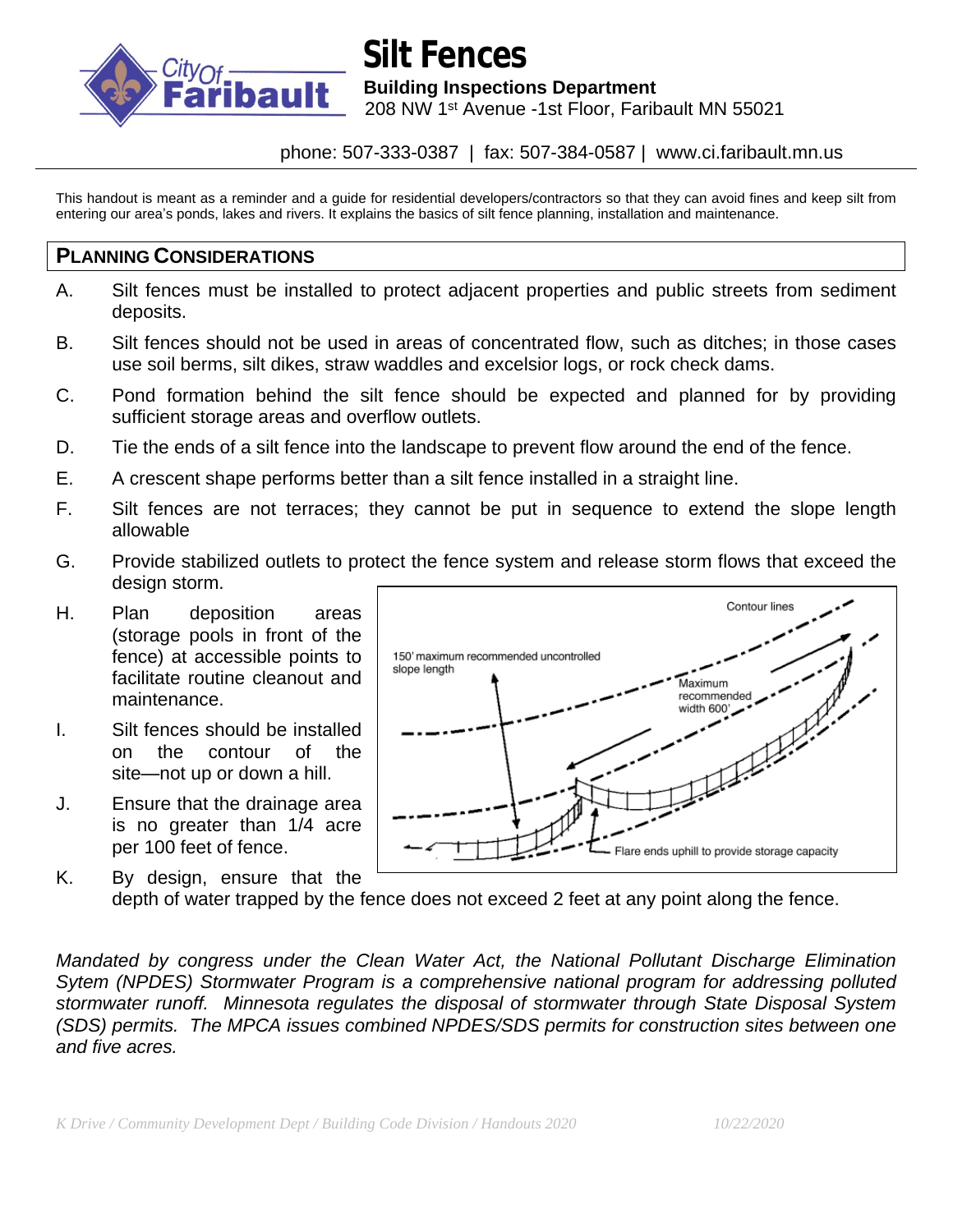

 **Silt Fences bault** Building Inspections Department<br>208 NW 1st Avenue -1st Floor Farit 208 NW 1st Avenue -1st Floor, Faribault MN 55021

phone: 507-333-0387 | fax: 507-384-0587 | www.ci.faribault.mn.us

*Furthermore, the City of Faribault requires erosion control on all construction sites. The property owner and/or permit holder is responsible for complying with the requirements listed on the erosion control document which is part of the building permit application.*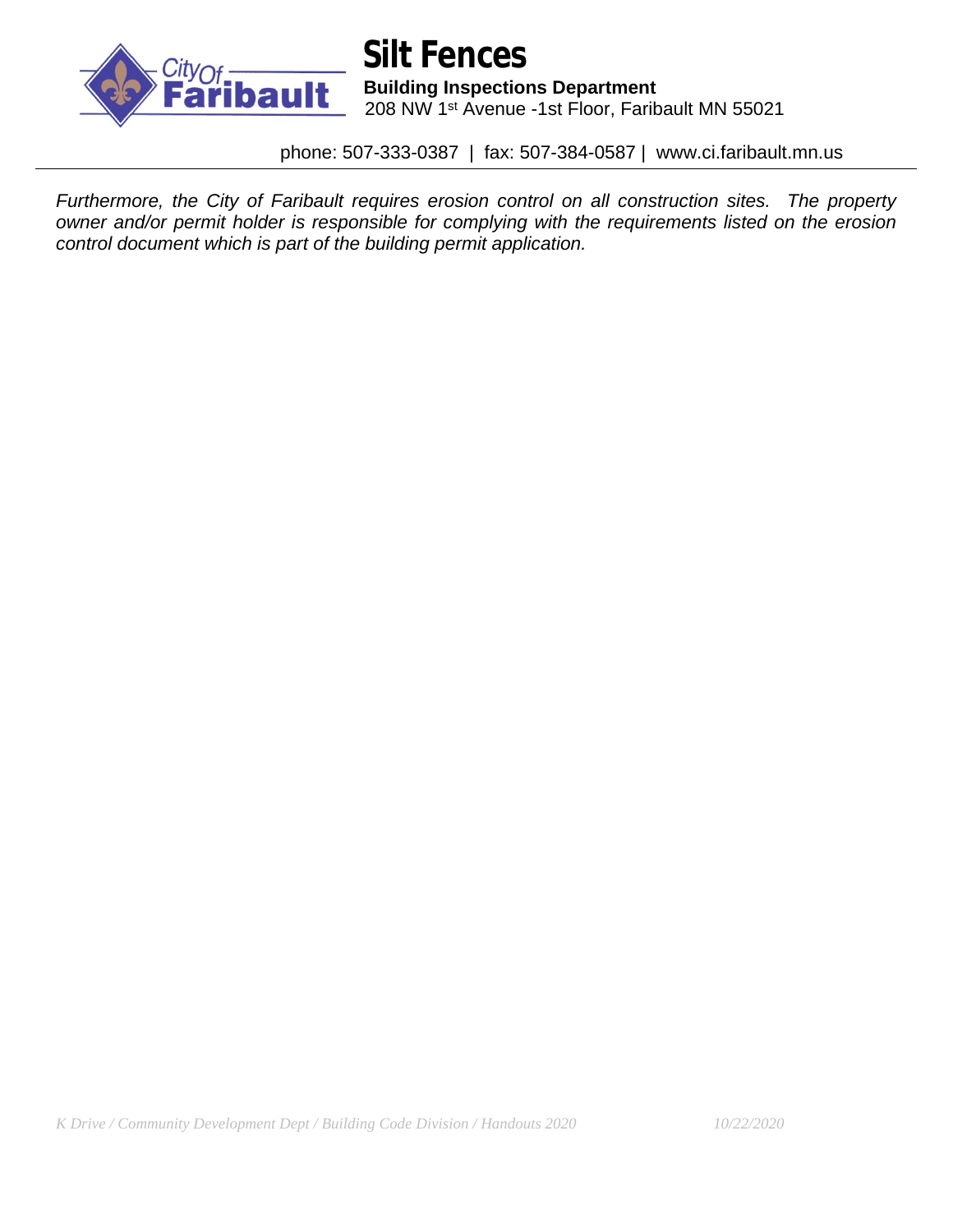

## **Silt Fences**

**bault** Building Inspections Department

208 NW 1st Avenue -1st Floor, Faribault MN 55021

phone: 507-333-0387 | fax: 507-384-0587 | www.ci.faribault.mn.us

### **INSTALLATION**

- A. An approved geotextile should be attached to the upstream side of the post and any backing.
- B. Construct the silt fence from a continuous roll of geotextile if possible. When joints are necessary, it is preferred that the material be overlapped to the next post.
- C. The bottom edge of the geotextile should be buried at least 6 inches deep in a vertical slot or trench, with the soil pressed firmly against the embedded geotextile. (Machine-slice methods are also acceptable.)
- D. Posts should be either 1.5-inch hardwood with a minimum length of 4 ft or 1.25 lb/linear ft steel with a minimum length of 5 ft.



- E. Posts should be set in the ground at least 1.5 ft deep.
- F. Post spacing depends on the site conditions, but 6-8 ft on center is a standard maximum.
- G. Each post should be securely fastened to the geotextile and net backing by ties or staples suitable for such purpose.
- H. Never attach silt fence to trees.

### **MAINTENANCE**

- A. Inspect silt fences at least once a week and after each 1/2-inch rainfall within 24 hours. Make any required repairs immediately.
- B. Should the fabric of a silt fence collapse, tear, decompose or otherwise become ineffective, replace it within 24 hours of discovery.
- C. Remove silt deposits once they reach one-third the height of the silt fence to provide adequate storage volume for the next rain and to reduce pressure on the fence.
- D. Remove all fencing materials and unstable sediment deposits and bring the area to grade and stabilize it after the contributing drainage area has been properly stabilized.

#### **ROADWAY DEPOSITS**